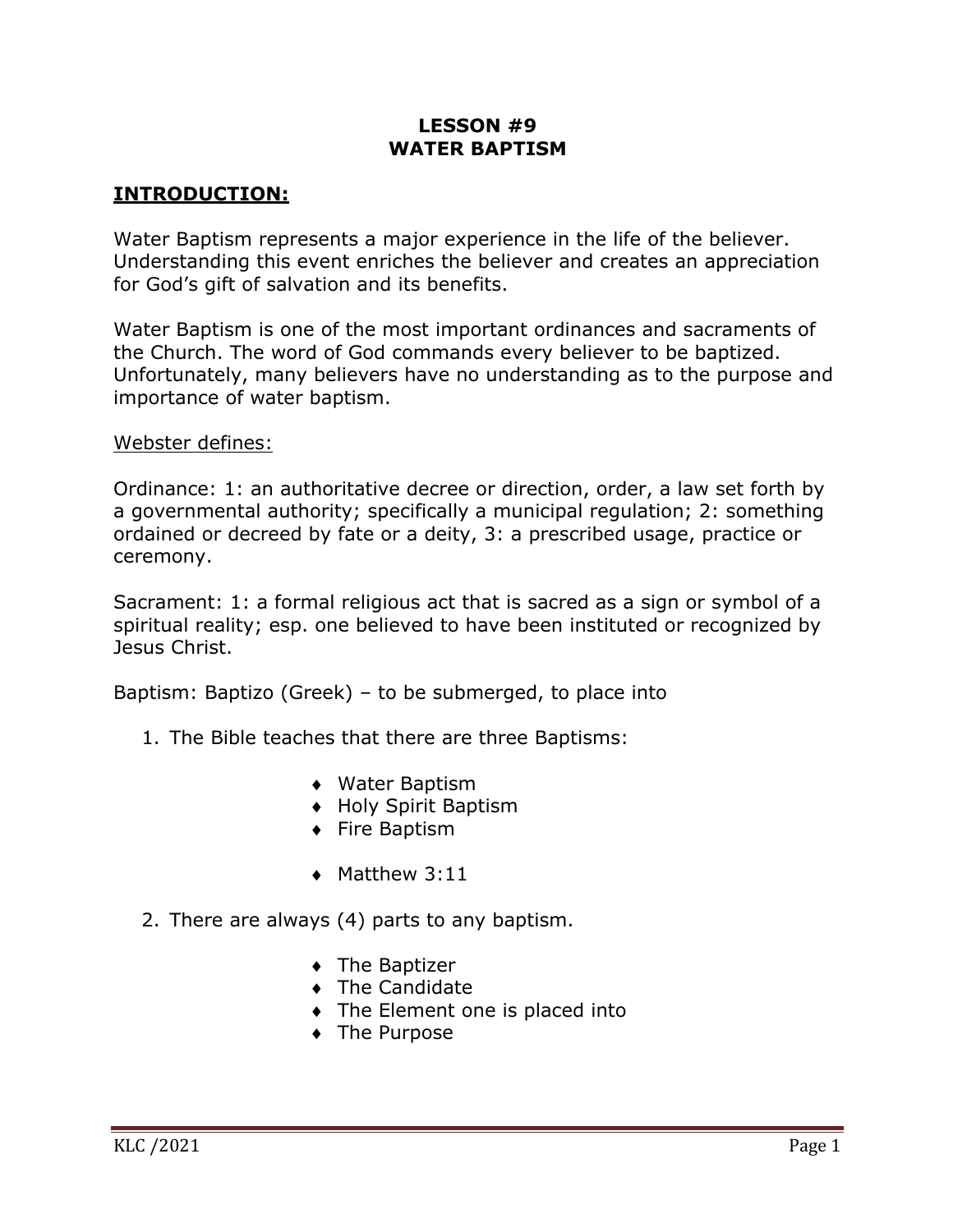3. Although we are saved by faith in the shed blood of Jesus Christ, Water Baptism is an absolutely essential key element in our relationship and walk with God.

Question: Why must we be baptized?

Answer: Jesus commanded it.

- $\bullet$  Matthew 28:19-20
- Mark  $16:15-16$

 Question: What is the purpose of Water Baptism?

Answer:

 The purpose of Water Baptism is for the born again believer to be publicly identified with Jesus Christ, His death, His burial, and His resurrection.

- $\bullet$  Matthew 10:32-33
- $\bullet$  Romans 6:3-5
- $\bullet$  1 Corinthians 12:13
- $\triangleleft$  Galatians 3:27

### Questions:

What happens in the process of water baptism?

Answer:

Enmity between God and man is cut away.

- 4. Enmity is a feeling or condition of hostility. When Adam and Eve refused to yield to God's plan for their lives, their move for independence brought enmity between them and God. The desire for independence from God's control has been a curse to Adam's race. It's called the "nature of wrath."
	- $\triangleleft$  Ephesians 2:3
	- $\triangleleft$  Romans 8:7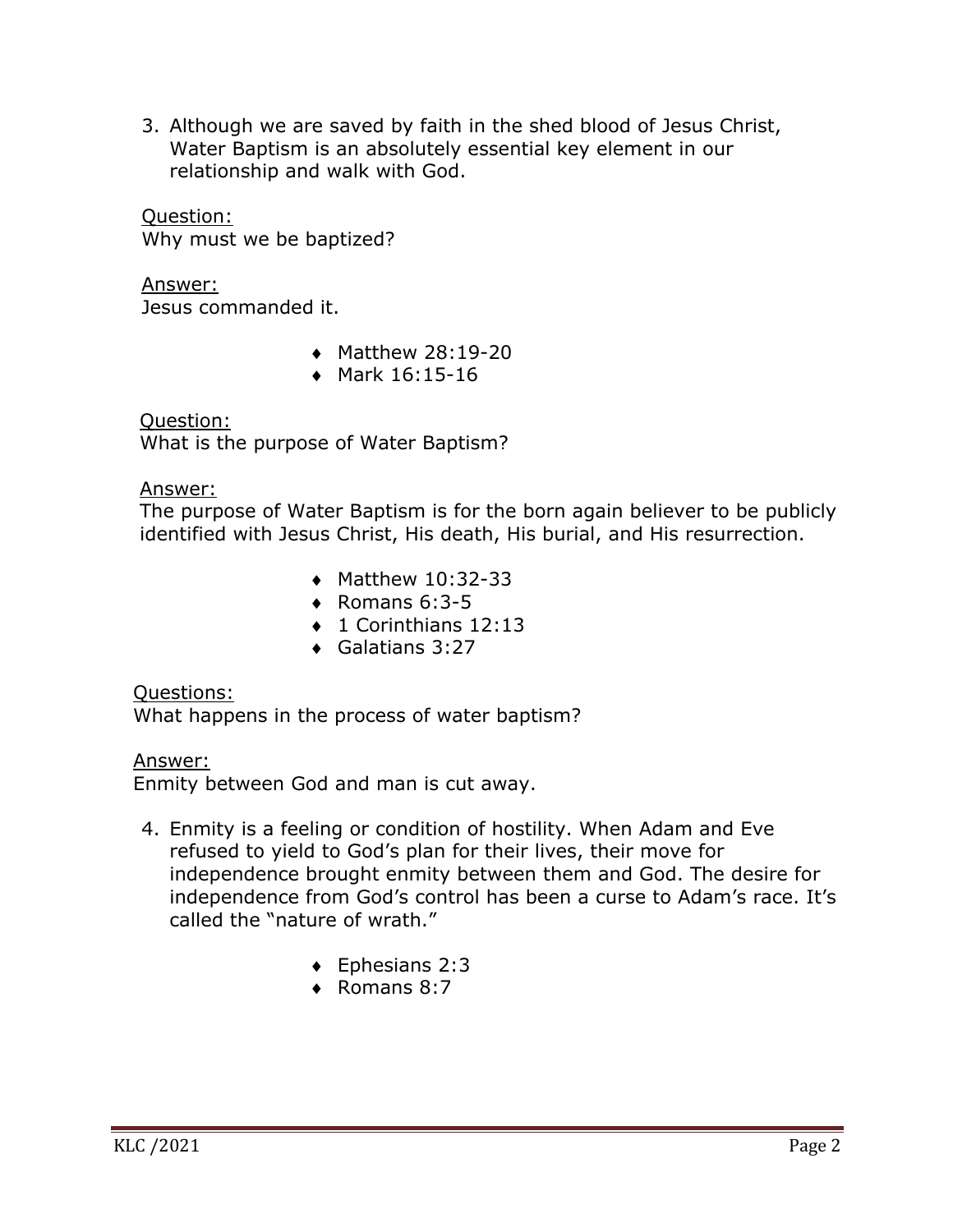5. When we are baptized, the enmity is cut away and the feud between God and man is brought to an end. Love for God begins to grow because man's will has been freed and he is now free to choose God's will and plan for his life.

Circumcision of Heart

- a. Physical Circumcision is a part of the Abrahamic Covenant.
	- $\triangleleft$  Genesis 17:10-14
- b. Spiritual Circumcision (Old Testament)
	- $\triangleleft$  Ezekiel 11:19
	- $\bullet$  Jeremiah 4:4
	- $\bullet$  Deuteronomy 10:16

c. Spiritual Circumcision (New Testament)

- $\bullet$  Romans 2:29
- $\bullet$  Colossians 2:11-12

#### The old man (flesh) is buried:

At the moment of salvation the "old man" dies. Anything that is dead must be buried. Therefore, the "old man" needs to have a formal burial. This burial takes place in the waters of baptism.

At the moment of salvation the "new man" is created. When you rise from the water you rise to walk in the newness of life.

- $\triangle$  2 Corinthians 5:17
- 6. New Testament water baptism is only valid after conversion. The correct way to be baptized is in the Name of the Lord Jesus Christ.
	- $\triangleleft$  Acts 2:38, 41
	- $\triangleleft$  Acts 8:12
	- $\triangleleft$  Acts 8:36-38
	- ◆ Acts  $9:17-18$
	- $\triangleleft$  Acts 10:47-48
	- $\triangleleft$  Acts 16:15
	- $\triangleleft$  Acts 18:8